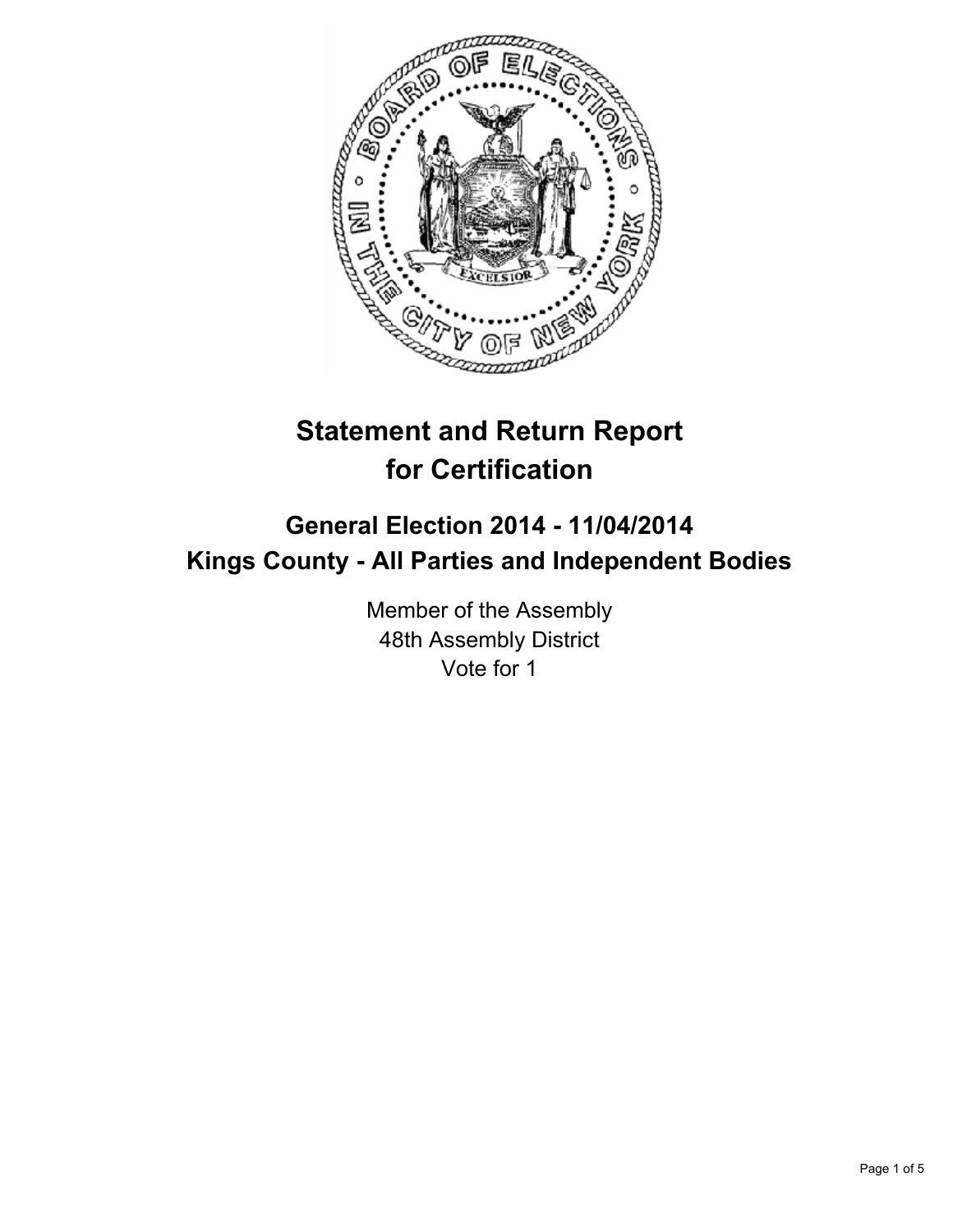

#### **Assembly District 48**

| PUBLIC COUNTER                                           | 16,033         |
|----------------------------------------------------------|----------------|
| <b>EMERGENCY</b>                                         | 7              |
| ABSENTEE/MILITARY                                        | 209            |
| <b>FEDERAL</b>                                           | 133            |
| <b>SPECIAL PRESIDENTIAL</b>                              | 0              |
| <b>AFFIDAVIT</b>                                         | 201            |
| <b>Total Ballots</b>                                     | 16,583         |
| Less - Inapplicable Federal/Special Presidential Ballots | (133)          |
| <b>Total Applicable Ballots</b>                          | 16,450         |
| DOV HIKIND (DEMOCRATIC)                                  | 9,743          |
| NACHMAN C. CALLER (REPUBLICAN)                           | 3,240          |
| DOV HIKIND (CONSERVATIVE)                                | 2,574          |
| NACHMAN C. CALLER (THE HOUSING & JOBS)                   | 144            |
| AARON TYK (WRITE-IN)                                     | 2              |
| ALIZA SKLAR (WRITE-IN)                                   | 1              |
| ARNOLD WOLSKY (WRITE-IN)                                 | $\mathbf{1}$   |
| CHAPLAIN JOEL FRIEDLANDER (WRITE-IN)                     | 1              |
| CLINT EASTWOOD (WRITE-IN)                                | 1              |
| DANIEL M. KINCH (WRITE-IN)                               | 1              |
| DANIEL OLSEN (WRITE-IN)                                  | 1              |
| DAVID STOROBIN (WRITE-IN)                                | 1              |
| IAN D. GIRSHEK (WRITE-IN)                                | 1              |
| IAN GRAY (WRITE-IN)                                      | 1              |
| JOE LAZAR (WRITE-IN)                                     | 1              |
| JONAH BLUMENFRACK (WRITE-IN)                             | 1              |
| LAVERNE LOX (WRITE-IN)                                   | 1              |
| LEA EGGBRECHT (WRITE-IN)                                 | 2              |
| LYNN POSNER (WRITE-IN)                                   | $\overline{c}$ |
| MARK LEVITT (WRITE-IN)                                   | 1              |
| MATHEW ROSENBLOWZ (WRITE-IN)                             | 1              |
| MIA LOVE (WRITE-IN)                                      | 1              |
| MOSHE METZER (WRITE-IN)                                  | 1              |
| MOSHE TELTELBAUM (WRITE-IN)                              | 1              |
| NACHUMN ROSENBERY (WRITE-IN)                             | 1              |
| NATHAN RETEK (WRITE-IN)                                  | 1              |
| NO TZIONY (WRITE-IN)                                     | 1              |
| PAUL DANN (WRITE-IN)                                     | 1              |
| PETER ABBATE (WRITE-IN)                                  | 2              |
| RODNEYSE BICHOTTE (WRITE-IN)                             | 1              |
| SHIMAN KOCHE (WRITE-IN)                                  | $\mathbf{1}$   |
| STAMATIS LILIKAKIS (WRITE-IN)                            | 2              |
| STANLEY ARONOWITZ (WRITE-IN)                             | 1              |
| STELLA PADNOS (WRITE-IN)                                 | 1              |
| TOBY SHWARTZ (WRITE-IN)                                  | 1              |
| TRISTEN TESTGROSE (WRITE-IN)                             | 1              |
| UNATTRIBUTABLE WRITE-IN (WRITE-IN)                       | 14             |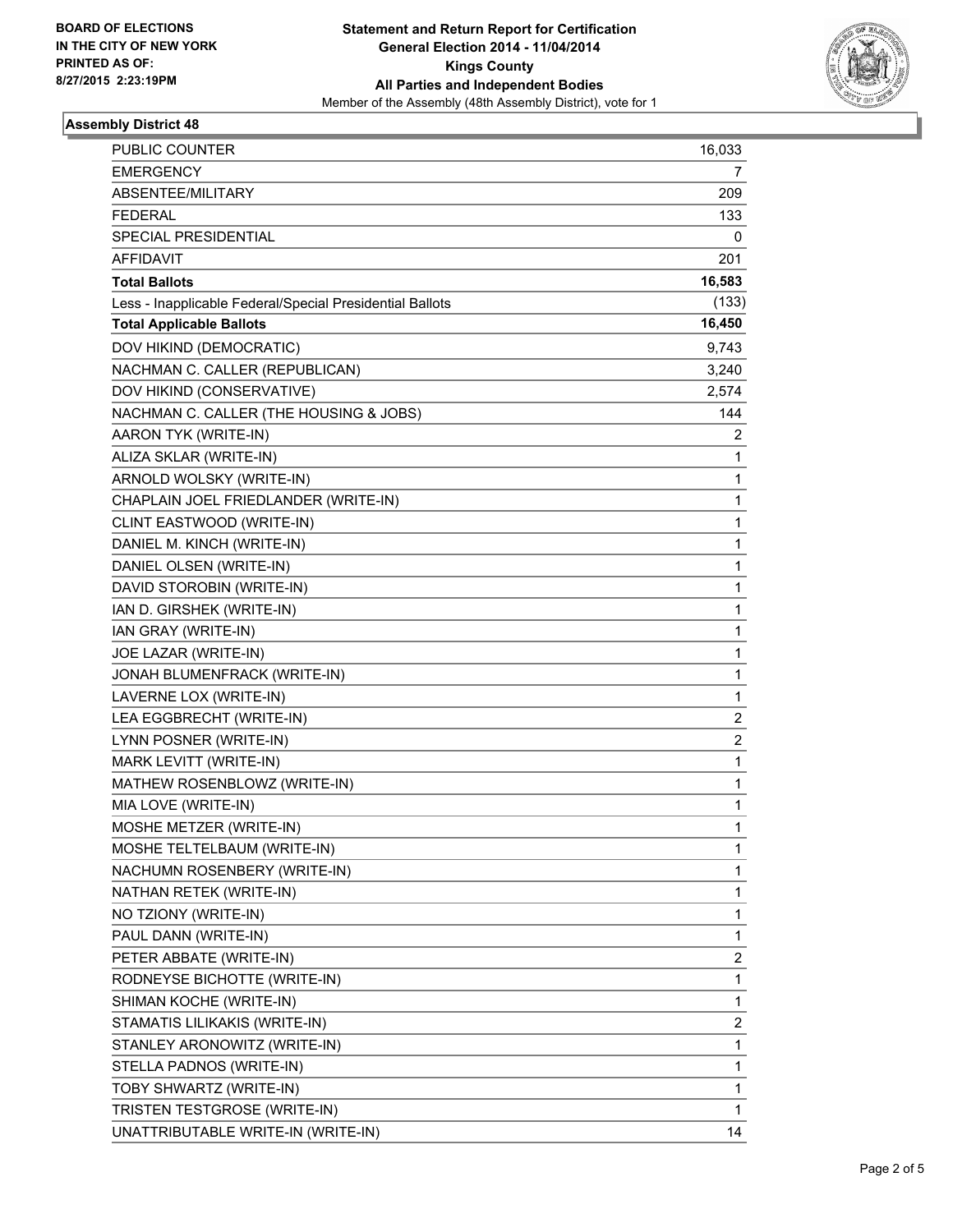

#### **Assembly District 48**

| VERONICA GARVEY (WRITE-IN)    |                |
|-------------------------------|----------------|
| VI LENNIN (WRITE-IN)          |                |
| WILLIE COLTON (WRITE-IN)      |                |
| YISROEL A. SPITTEL (WRITE-IN) |                |
| ZELIG REINMAN (WRITE-IN)      | $\overline{2}$ |
| <b>Total Votes</b>            | 15,758         |
| Unrecorded                    | 692            |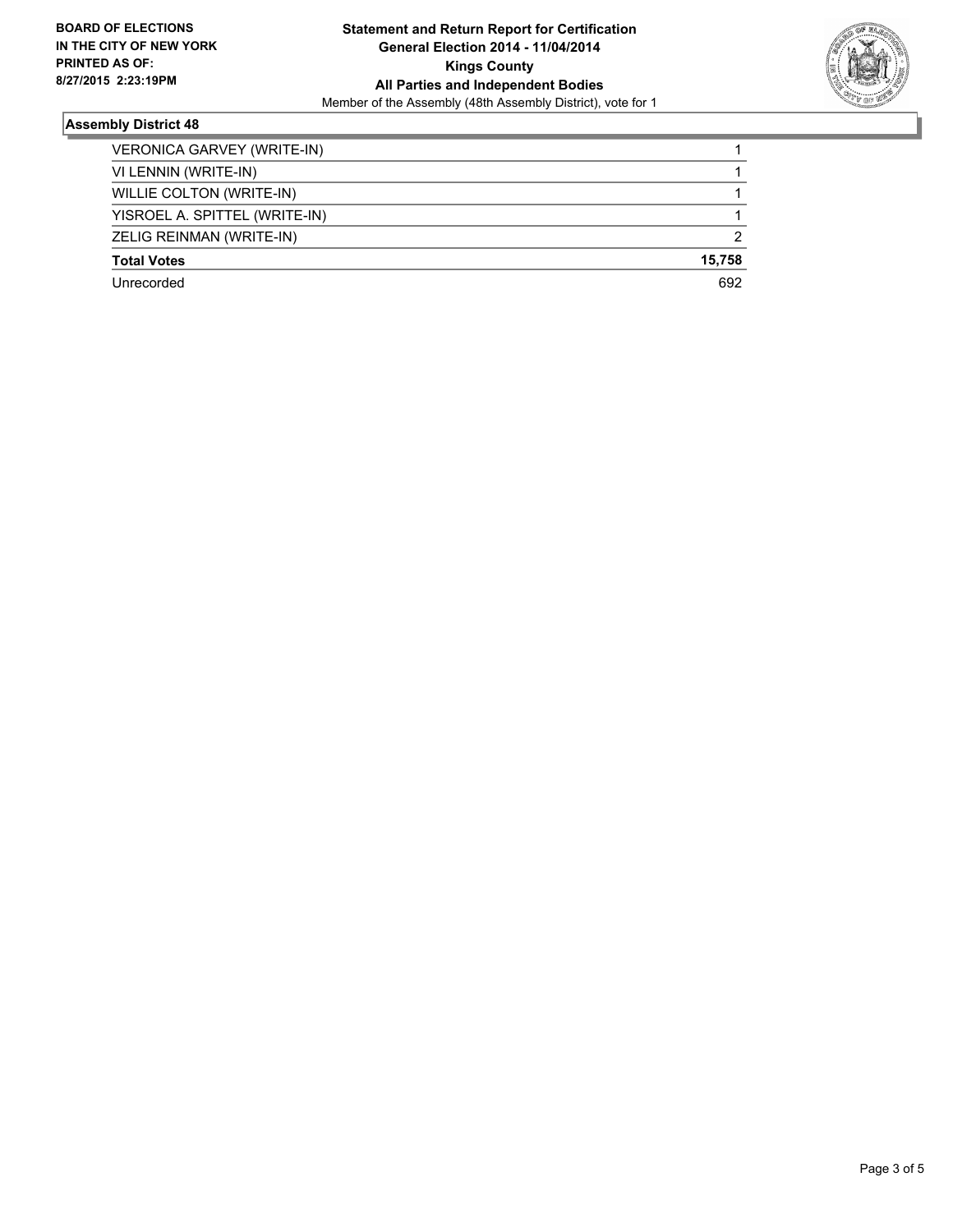

#### **Total for Member of the Assembly (48th Assembly District) - Kings County**

| <b>PUBLIC COUNTER</b>                                    | 16,033         |
|----------------------------------------------------------|----------------|
| <b>EMERGENCY</b>                                         | 7              |
| ABSENTEE/MILITARY                                        | 209            |
| <b>FEDERAL</b>                                           | 133            |
| SPECIAL PRESIDENTIAL                                     | 0              |
| <b>AFFIDAVIT</b>                                         | 201            |
| <b>Total Ballots</b>                                     | 16,583         |
| Less - Inapplicable Federal/Special Presidential Ballots | (133)          |
| <b>Total Applicable Ballots</b>                          | 16,450         |
| DOV HIKIND (DEMOCRATIC)                                  | 9,743          |
| NACHMAN C. CALLER (REPUBLICAN)                           | 3,240          |
| DOV HIKIND (CONSERVATIVE)                                | 2,574          |
| NACHMAN C. CALLER (THE HOUSING & JOBS)                   | 144            |
| AARON TYK (WRITE-IN)                                     | 2              |
| ALIZA SKLAR (WRITE-IN)                                   | 1              |
| ARNOLD WOLSKY (WRITE-IN)                                 | 1              |
| CHAPLAIN JOEL FRIEDLANDER (WRITE-IN)                     | 1              |
| CLINT EASTWOOD (WRITE-IN)                                | 1              |
| DANIEL M. KINCH (WRITE-IN)                               | 1              |
| DANIEL OLSEN (WRITE-IN)                                  | 1              |
| DAVID STOROBIN (WRITE-IN)                                | 1              |
| IAN D. GIRSHEK (WRITE-IN)                                | 1              |
| IAN GRAY (WRITE-IN)                                      | 1              |
| JOE LAZAR (WRITE-IN)                                     | 1              |
| JONAH BLUMENFRACK (WRITE-IN)                             | 1              |
| LAVERNE LOX (WRITE-IN)                                   | 1              |
| LEA EGGBRECHT (WRITE-IN)                                 | $\overline{2}$ |
| LYNN POSNER (WRITE-IN)                                   | 2              |
| MARK LEVITT (WRITE-IN)                                   | 1              |
| MATHEW ROSENBLOWZ (WRITE-IN)                             | $\mathbf{1}$   |
| MIA LOVE (WRITE-IN)                                      | $\mathbf{1}$   |
| MOSHE METZER (WRITE-IN)                                  | 1              |
| MOSHE TELTELBAUM (WRITE-IN)                              | 1              |
| NACHUMN ROSENBERY (WRITE-IN)                             | 1              |
| NATHAN RETEK (WRITE-IN)                                  | 1              |
| NO TZIONY (WRITE-IN)                                     | 1              |
| PAUL DANN (WRITE-IN)                                     | 1              |
| PETER ABBATE (WRITE-IN)                                  | 2              |
| RODNEYSE BICHOTTE (WRITE-IN)                             | 1              |
| SHIMAN KOCHE (WRITE-IN)                                  | 1              |
| STAMATIS LILIKAKIS (WRITE-IN)                            | 2              |
| STANLEY ARONOWITZ (WRITE-IN)                             | 1              |
| STELLA PADNOS (WRITE-IN)                                 | 1              |
| TOBY SHWARTZ (WRITE-IN)                                  | 1              |
| TRISTEN TESTGROSE (WRITE-IN)                             | 1              |
| UNATTRIBUTABLE WRITE-IN (WRITE-IN)                       | 14             |
|                                                          |                |